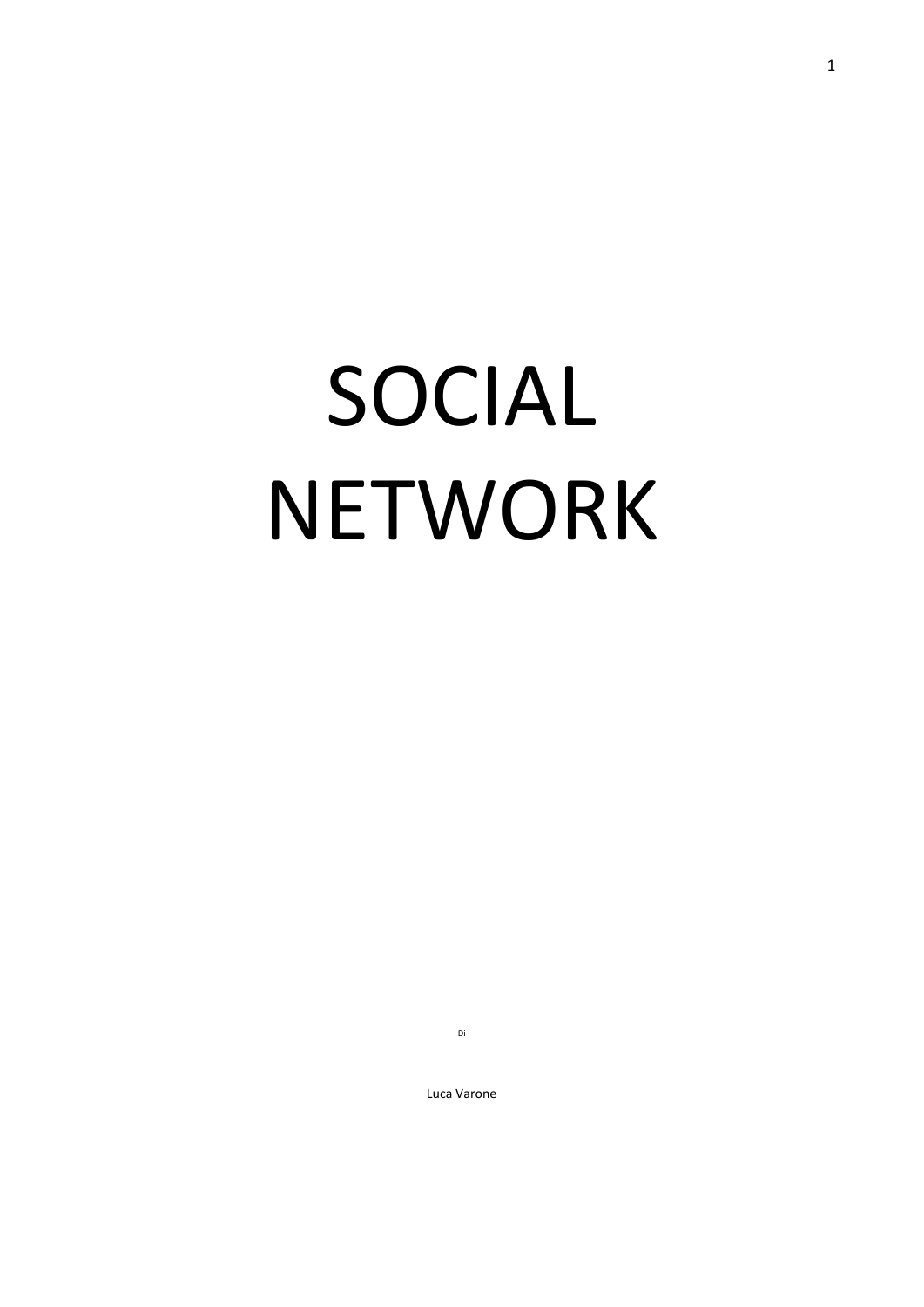#### *Proiezione Video opening*

Social Networking has changed our daily lives. Friends can connect anywhere and anytime, but it is a "Double - edged sword" and can hurt you if you aren't careful. Social Networking continues to grow, especially among older teens. Teens spend roughly 2hr 20 min per day online, 1hr 50min on social networks. Teens spend 79% of their online time on social networks, during that time Teens send instant messages: 88% Chat with a friend 87% Post comments on what a friend has posted 86% Post a status update 80% Post a photo or video 50% Play games and SHARE: 82% PICTURE 73% INTEREST 72% PHOTOS/ VIDEOS 65% STATUS UPDATE 58% AGE 48% FULL NAME 41% SCHOOL NAME 29% EMAIL ADDRESS 10% LOCATION / ADDRESS 6% PHONE NUMBER

Too much information?

31 % of Teens share content on social networks that they don't want their family or teachers to see..

18% of Teens have been embarrassed or disciplined because of something they shared on a social network.

Sharing too much can lead to CYBERBULLYING.

39% of teens on social networks have been cyberbullied.

What you share on social networks can affect your future:

Have you ever

Been JEALOUS of someone else because of a social network?

Become DEPRESSED from spending time on social network?

LOST INTEREST or FELT BORED on a social network?

If so, you are not alone.

Studies have found:

A Social Network Can Give You NEGATIVE EMOTIONS. "FACEBOOK ENVY"

It may amplify your depression. "facebook depression"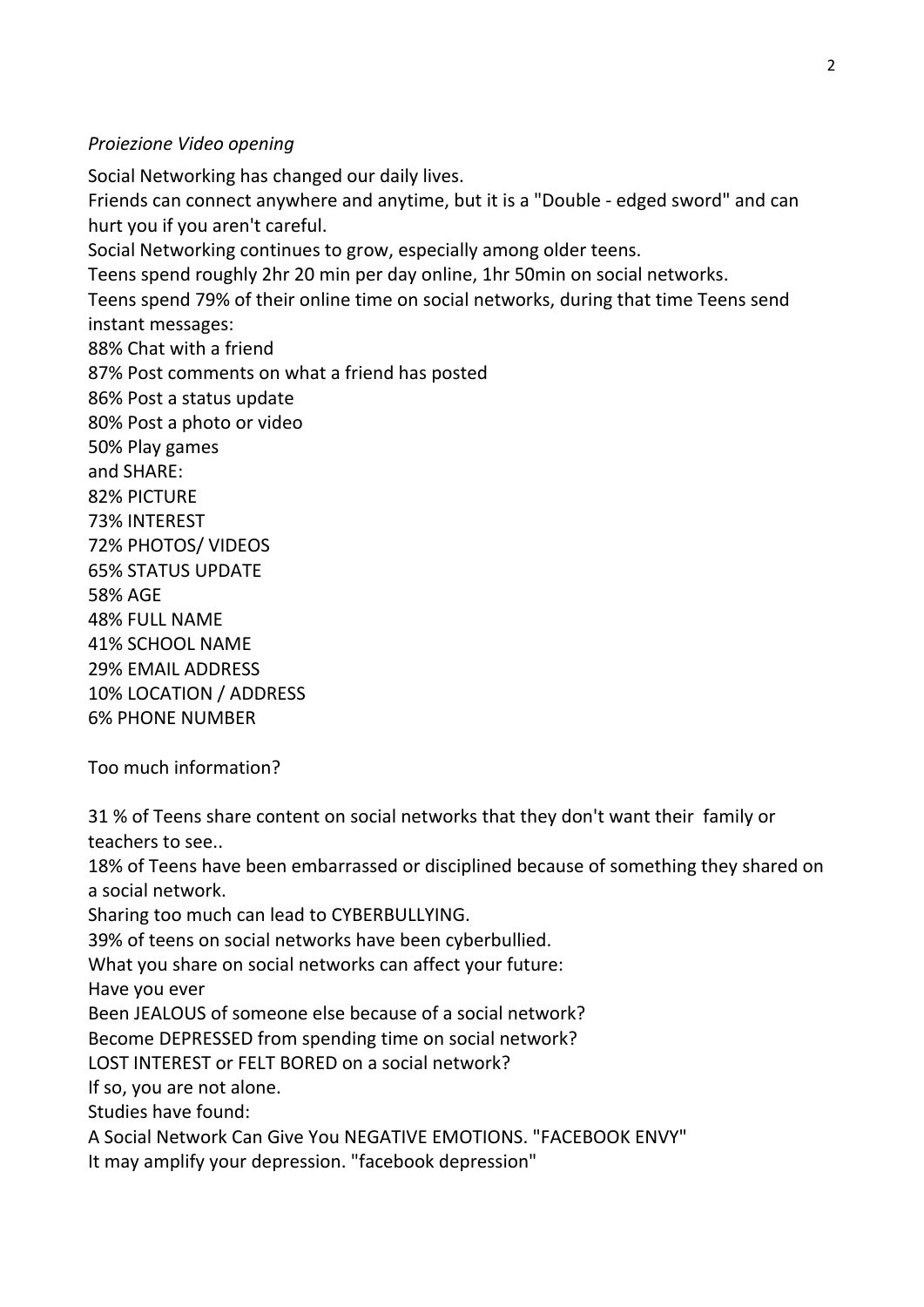19% of teens are "no longer visiting" or "using it less". "facebook fatigue" are you sharing too much?

*Proiezione video Apertura 1 e Apertura 2* 

## **JESSIE**

*Proiezione foto Jessie room (Jessie è seduta nella sua camera, intenta nella visione di ideo generici trasmessi dal suo smartphone) Proiezione Scrolling Jessie* 

## JACK

*Proiezione foto Jack room (Jack è seduto, nella sua camera, intento nella visione di video generici trasmessi dal suo smartphone) Proiezione Scrolling Jack* 

# **JESSIE**

*Suono macchina fotografica Proiezione foto Jessie 1*  Jessie: "Oh my God! 75 Likes! I'm so popular!". I have prepared the list last night. Well Like a post Poke a friend Friend request Post a pretty pic from your vacation Block your mom Click an ad Stalk your ex Share your dumb political opinion Send a Gif Candy Crush Check to see who's celebrating birthdays

*(Jessie riceve un mesaggio da Bill Walker)*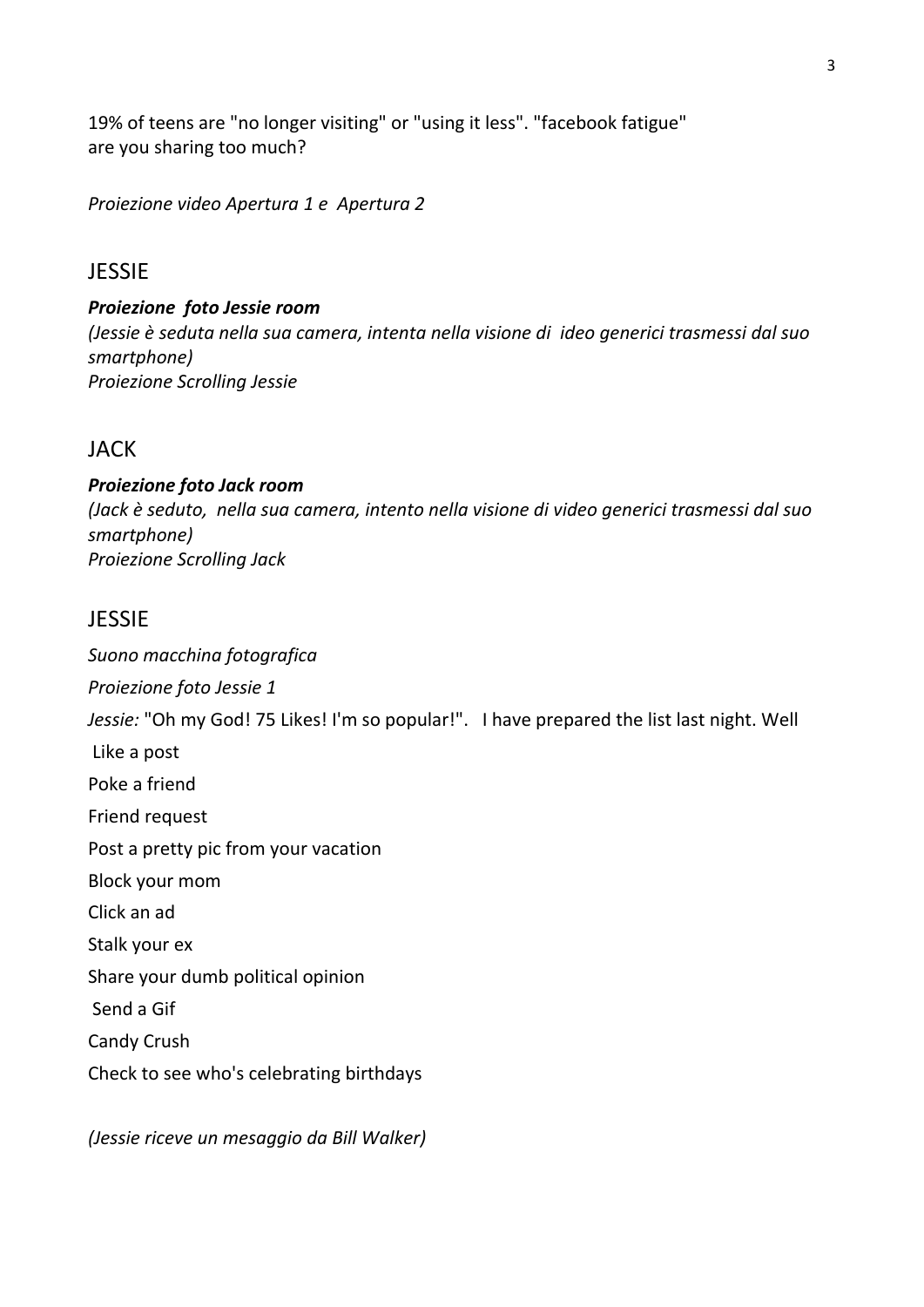*Proiezione Chat Bill walker 1*

*Proiezione chat Bill walker 2*

**Bill Walker:** I'm going around, what are you doing? **Bill Walker :** Emoticon

**Jessie:** That's good OK my sweet Bill, going around and around, I have no time to answer you.

 *Proiezione Video chat Kelly*

**Kelly:** Hello Jessie **Jessie**: Hello Kelly **Kelly:** Don't tell me you're still studying **Jessie**: Oh no **Kelly:** What are you doing tonight? Are you going to be at the party? **Jessie**: To tell you the truth, I'd like to but, I don't know what to wear. you know my wardrobe is weeping i don't know what shoes i must wear

#### *Diapositiva scarpiera*

**Friend:** Are you joking? you must be there.! absolutely. Tom will be there, too.

**Jessie**: I don't remember... really? tom? **Friend:** Yes, Tom

#### *Diapositiva Tom*

**jessie**: Oh Tom Shaker. (*Guardando sul pc)*  It's six months I have been courting him but he doesn't care, even a little. I look at his photos every day, the fbs directs, i follow him in istagram.......and when he posts something the first " like" ..is always Deborah's. **friend:** Yea, deborah **jessie**: I hate her; I'm sorry but i won't come tonight; if you can, tell her I have a date with Bill **friend:** No, no Jessie

*Pubblicazione Post di Jessie Ready to the club*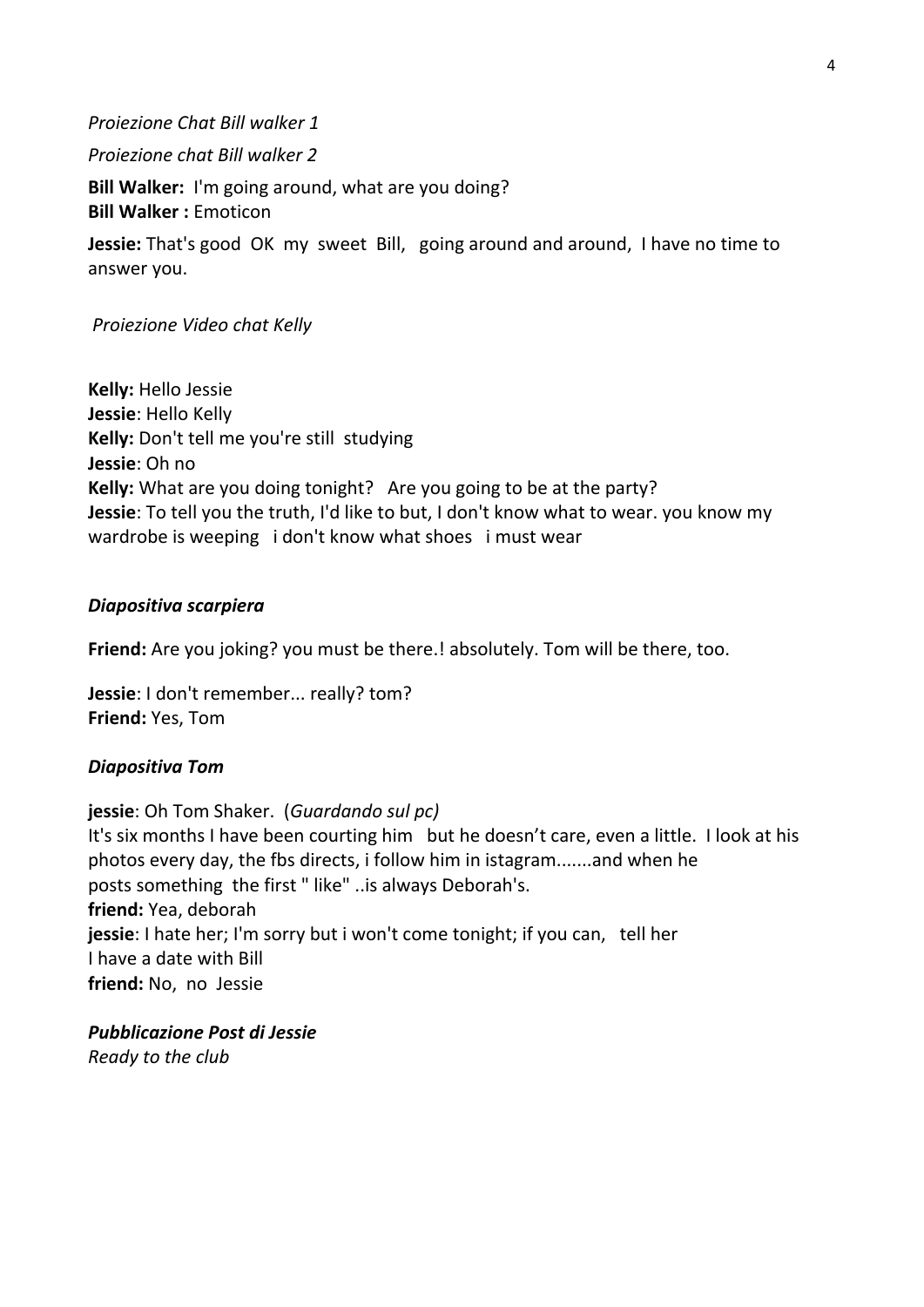## JACK

#### *Suono sveglia*

**Jack:** oh my God…………. I can't move at all today. i'm very tired. i'd like to sleep again. I don't know why I have to wake up every day. I would like to stand up just for the week end and stop…………..oh no Today I'm very busy. Actually the first thing I have to do is pubblishing a picture on facebook….but I need a picture that make me cool. So let's see. This is very good *( Si alza e raggiunge la scrivania in maniera claudicante si siede al pc, pubblica il primo post della giornata)*

#### *Pubblicazione Post di Jack Today I feel very fit*

*Proiezione chat Chriss Smith 1 Proiezione chat Chriss Smith 2 Proiezione chat Chriss Smith 3*  **Chriss Smith:** Going out for a beer tonight? **Chriss Smith**: Where are you? **Chriss Smith:** Emoticon

**Jack:** Always with a beer, I've just told you that last week they withdrew my driving licence because of alcohol abuse. My God why can't you understand I 'm forbidden to drink within thirty days?

#### *Proiezione video chat Steven*

**Friend:** hei brother, how are you? i've just noticed you have been at the gym. Was everyting ok? **Jack:** Yes great **Friend:** are you fine? **Jack:** Yes I am. **Friend:** I knew a very pretty girl on fb yesterday but I don't tell you her name. **Jack:** Come on! **Friend:** To give you a chance I could tell you her name, in this way you don't try with the girls I contact on social sites. **Jack:** And...... tell me..... what's her name? **Friend:** Jessie **Jack:** Jessie? **Friend:** Jessie Mc Queen *(Jack nel frattempo è già sul profilo di Jessie )*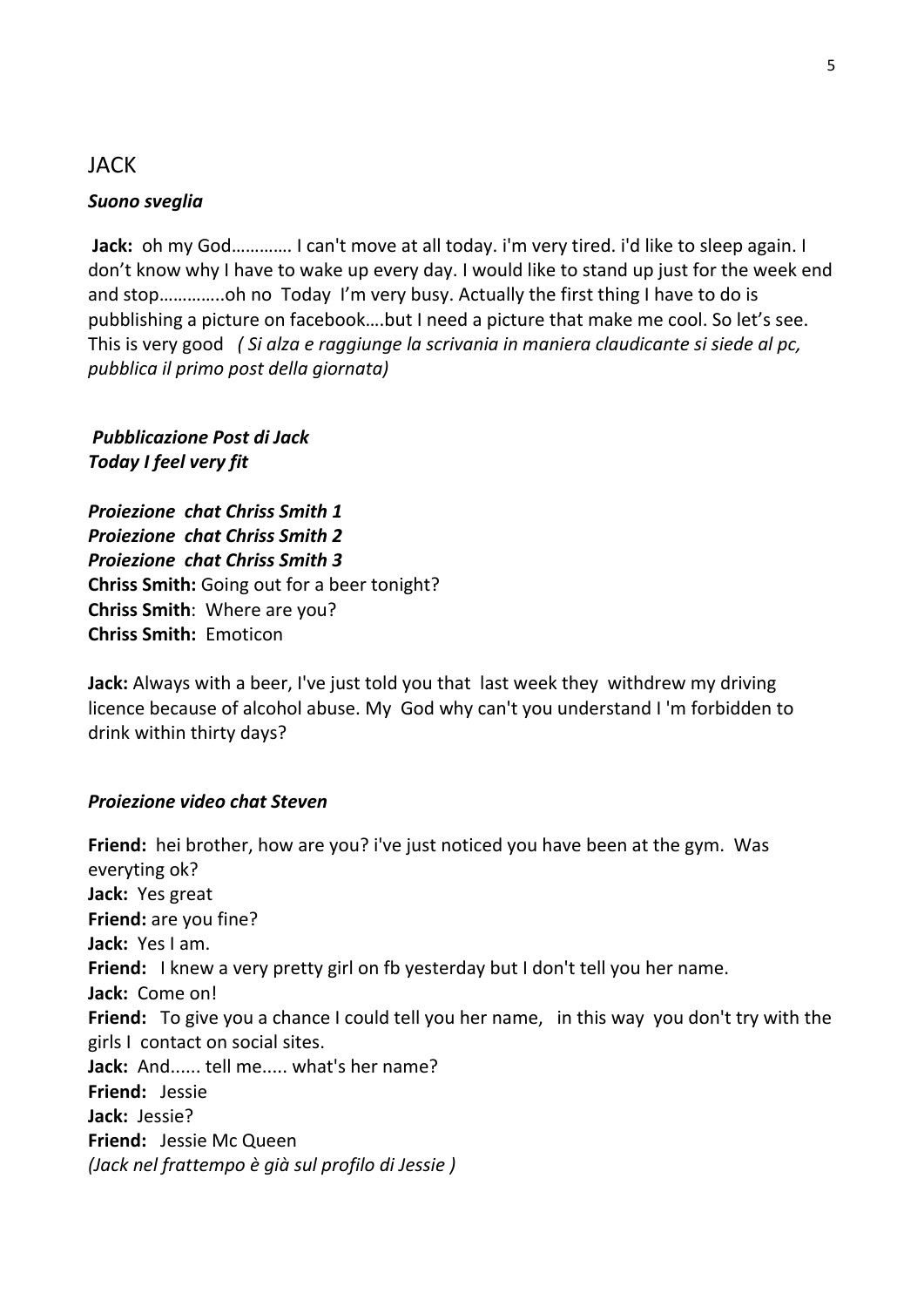#### *Proiezione profilo Jessie 1*

**Jack:** Where's she from? **Friend:** London, but I beg you not to try with her and above all, please, don't tell anything to Samantha **Jack:** Noooo. Be calm. I 'll be silent as a fish **Friend** I must greet you now.bye **Jack:** bye *(Jack studia il profilo di Jessie e lo commenta )*

## *Proiezione profilo di Jessie 2*

**Jack :** Jessie Mc Queen lives in London; a soft face, deep eyes (glance: sguardo), sporty and I think she isn't engaged (at all). Steven said that I mustn't tell anything to Samantha,his girlfriend. Ok I agree but everything has a price,it's to say nobody can deny the possibility to approach her,including Steven too. Friendship request Ohhh wonderfull When I see a girl I like, I shoot right from the hip I send I note to see If she wants to be In an open relationship. Please be my friend number 1.505

*(Buio proiezione delle due foto in contemporanea con like , vince Jessie)* 

*Proiezione foto Jessie e jack gara dei like* 

# **JESSIE**

*(Jessie riceve un messaggioda Clara Anderson)* 

*Proiezione chat Clara Anderson 1 Proiezione Clara Anderson 2*  **Clara Anderson;** Deborah is among the guests? **Clara Anderson;** Emoticon

**Jessie:** Oh... thanks Clara, I knew that bitch would have never passed up the opportunity to have a date with Tom; she would sell her soul to the devil.

## *Proiezione emoticon 21*

 *(Jessie è al pc che valuta le sue richieste di amicizie)* 

 *Proiezione amico fb 1 Suono singolo tastiera (ogni foto)*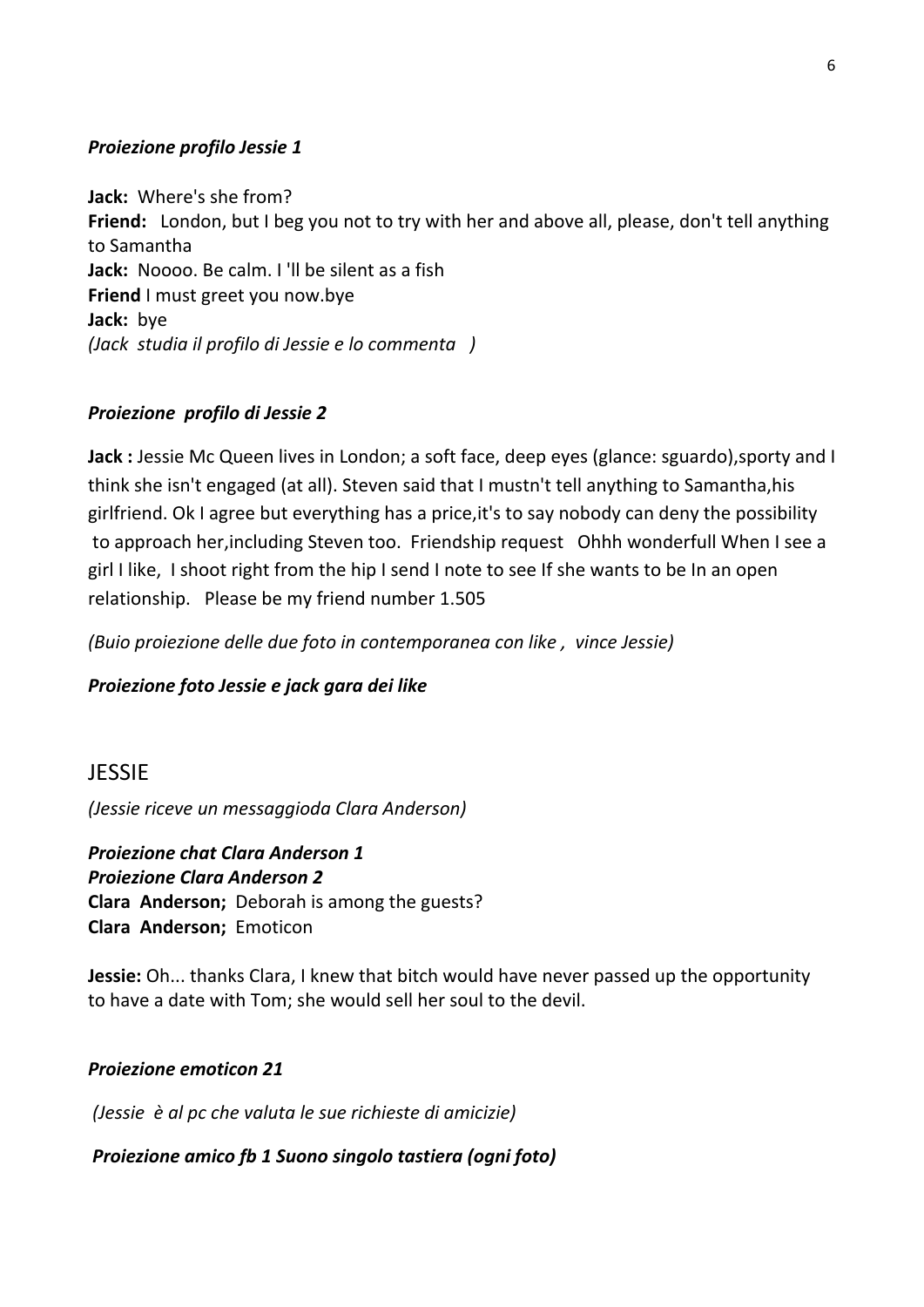**Jessie**: Oh my God he is a psychopath

#### *Proiezione amico fb 2*

**Jessie**: He has his charme but the East doesn't inspire me.

#### *Proiezione amico fb 3*

**Jessie**: Eh……. what kind of animal is this?

#### *Proiezione amico f b 4*

**Jessie**:Mmmmm disgusting……..eewwwww

#### *Proiezione amico fb 5*

**Jessie**: No, my grandfather

#### *Proiezione amico fb 6*

**Jessie**: Oh sweety , cute …..mmmm darling

#### *Proiezione amico f b 7*

**Jessie**: God bless you man

#### *Proiezione amico f b 8*

**Jessie:** Oh God he is very cool .

#### *PROIEZIONE WHATSAPP DI KELLY*

#### *Please BYOB*

**Jessie**: oh she doesn't understand that tonight I'm not going to the party, so I will not bring any bottle of alcohol .

#### *Jessie Emoticon 8*

*Video proiezione notifica per Jessie* 

#### *Proiezione amico f b 9 (Jack)*

**Jessie**: Who is this loser ?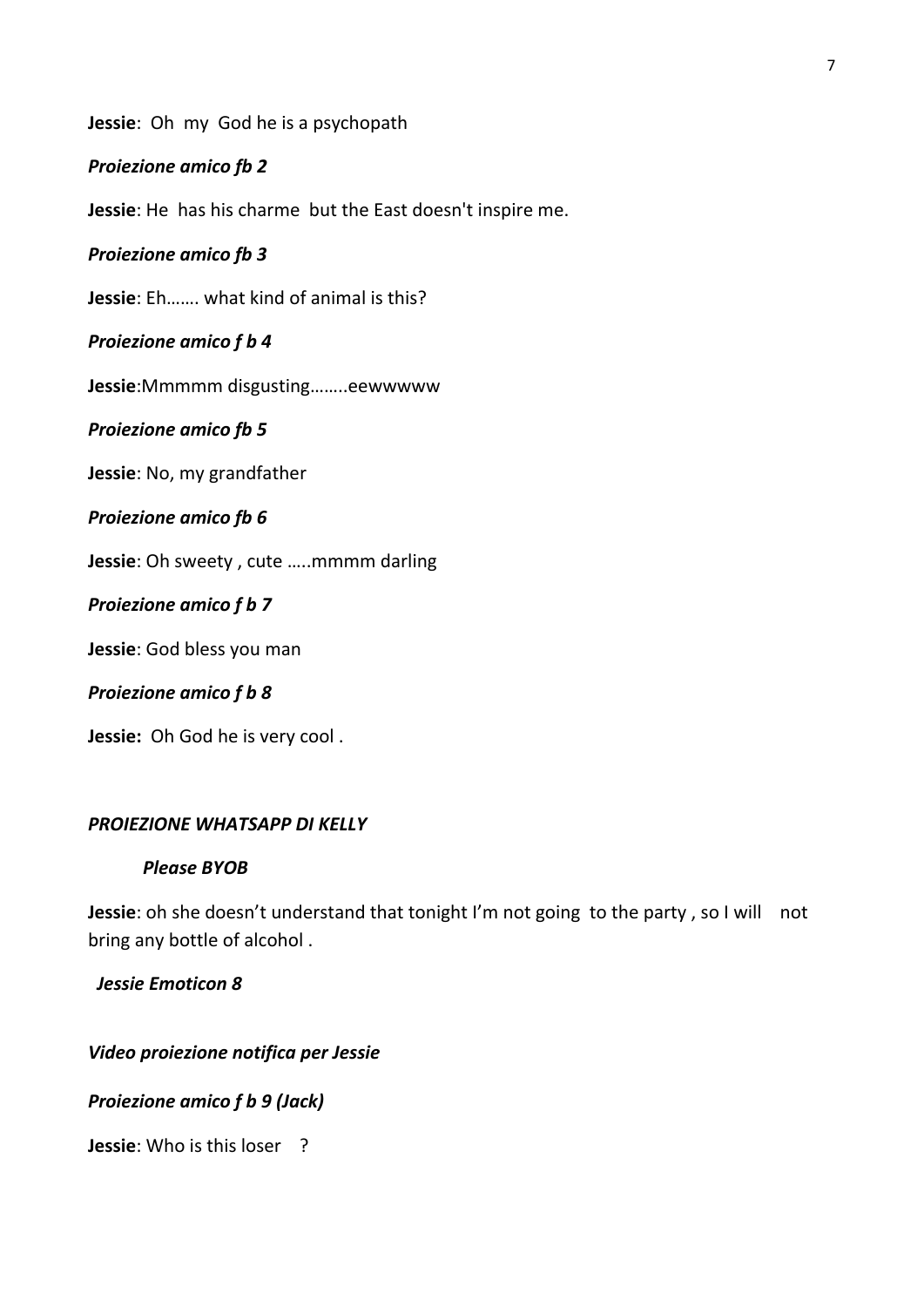## JACK

*(Jack con la cuffia nelle orecchie ascolta musica e balla con il cellulare in mano) Proiezione jack disco* 

# **JESSIE**

 *(Jessie visualizza dal pc la richiesta commentando il profilo di Jack)* 

#### *Proiezione profilo di Jack*

Prima foto: Noooo Who is This loser? I'll never accept his friendly request.

Seconda foto: other losers

Terza foto: MMMMhhh He looks like he's not too bad

Quarta foto : Wow he's really cool

Quarta foto: Strange. looking at this photo I'd have never thought he could study in Oxford. May be he is an emigrant mafia member's son. I'm willing to contact him and realize what kind of guy he is.

## JACK

#### *Proiezione video chat Freddie*

#### *Jack: Emoticon 21*

*( Risponde con un emticon)*

**Jack:** : What happened?...............I need to have a new girlfriend within a month. Gosh, I need to have a solution…………I'll call Bob Hall *( Jack chiama Bob ma senza nessuna risposta)* 

#### *Suono telefonata*

Jack: I'll call James. no....no....no...He wouldn't help me and more he could take me down. Let me contact someone else on the chat..mmm..mmm...no,no, this doesn't suit me well: he could make a screenshot of my miserable message and publish it on fb.

*Proiezione chat 1 Bob hall Proiezione Chat 2 Bob Hall*  **Bob Hall:** Can I call you later? **Bob Hall:** Emoticon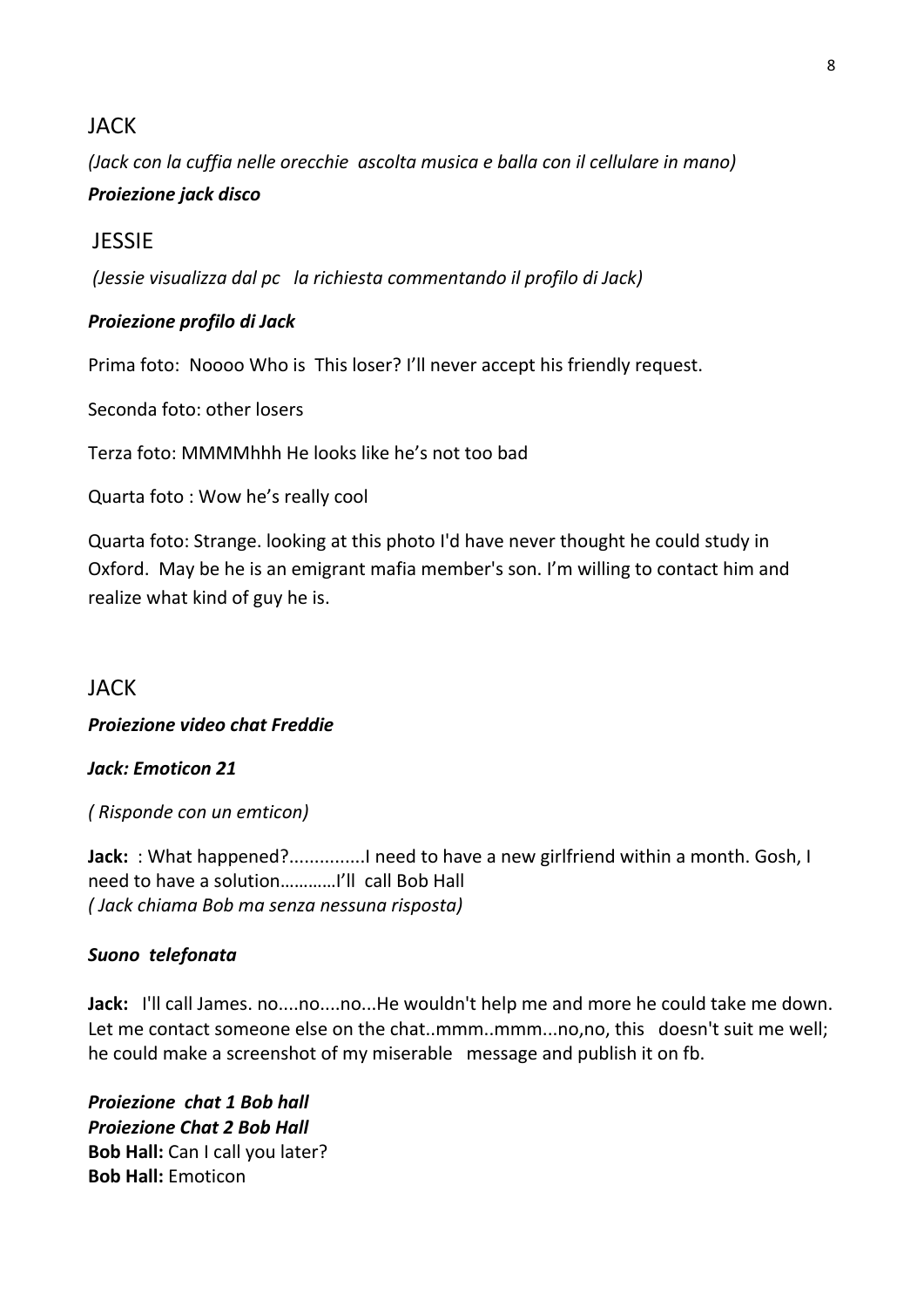**Jack:** Bob ,how is it possible you are able to spend half of your day in the loo?

**Jack:**Finally I have a solution .

 I must find a book about this....yeah...I need a book. I need the right book but reading gets me bored……. The truth is that……….. I'll be alone………forever!

#### *Proiezione video Google is your friend*

Google is your Friend No matter what you need When you don't know where else to go One search will do the deed Google is your Friend Just ask and you'll receive With Google by your side There's not a thing you can't achieve When you post a stupid question On your Twitter When your Facebook friends just wish Your life would end Worry not! We are here We can help, make it clear That Google is your friend! That Google is your friend! That Google is your friend!

Jack: Yes Google ..... Why didn't I think of it before.

#### *Proiezione video How to find a girlfriend*

**Jack:** How to find a girl friend……. 10 simple step Camon let's see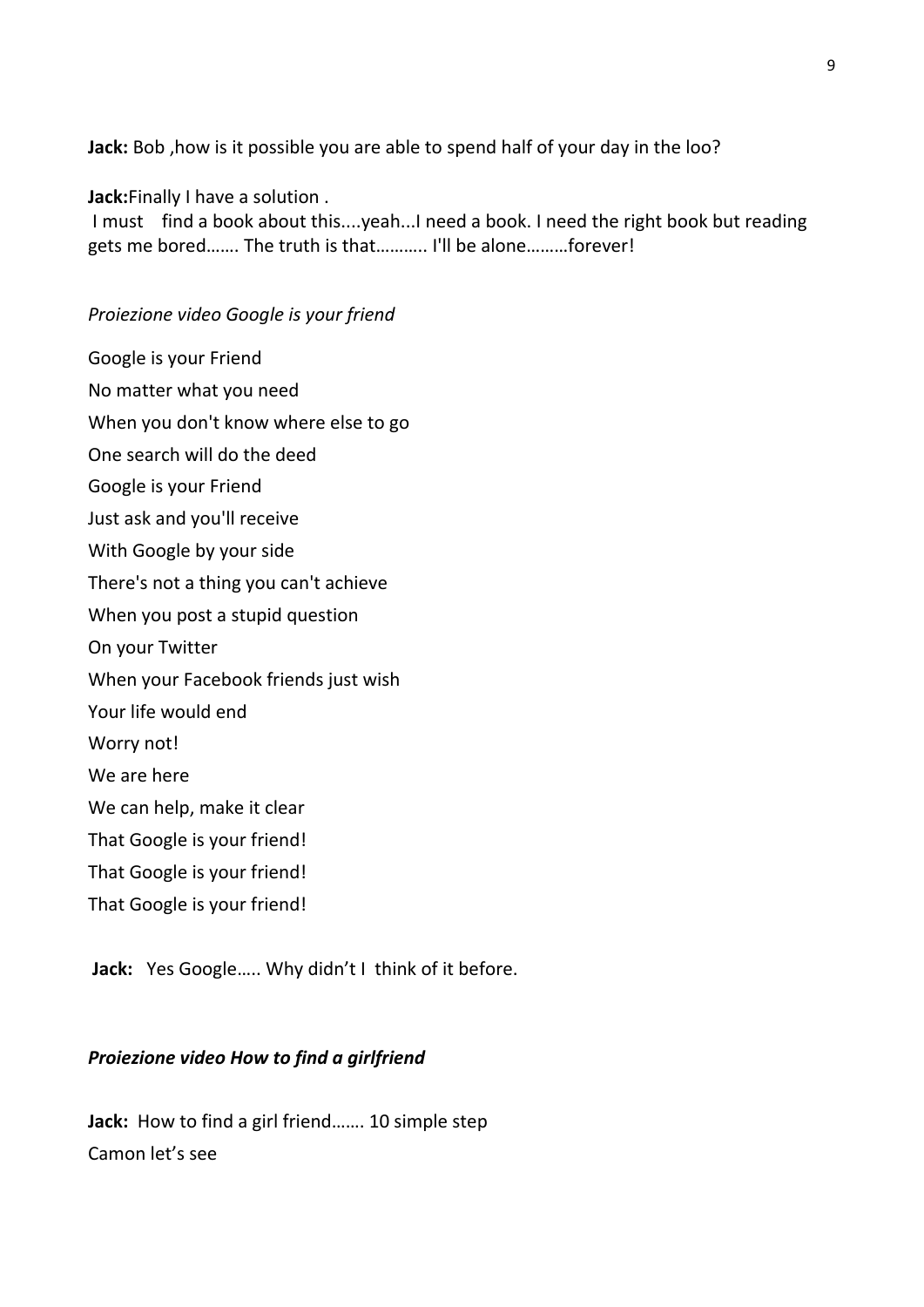Step 1: Are You Really Ready For A Girlfriend?

#### **Jack: Oh yes sure always ready!**

Step 2: Decide What Type Of Girlfriend You Want

#### **Jack: Simple with big boobs.**

Step 3: Get Your Image In Order

**Jack**: I don't need any image because I'm so cool and fascinating.

Step 4: Where To Look For A Girlfriend?

**Jack:** I 'm so desperate I have watched everywhere

Step 5: Exude Confidence

Step 6: The Art Of Flirting

**Jack:** I feel like John Travolta

Step 7: Ask Her On A Date

Step 8: Know The Dating Rules

Step 9: Cut The Game Playing Already

Step 10: Your Girlfriend Shouldn't Be Your Entire Life

**Jack:** yes, got it but couldn't it be easier? too many things to know and to study, ugh! nowdays romanticism doesn't exist anymore. The solution is simple and it's in fb. . What a better place to contact new girls and new guys. Yes Facebook really is the perfect place to keep in touch. With just a simple like or comment you can bet your friendship will not end.

To tell you the truth I am a cool boy; I've 1504 friends and that's not just anyone; I've got friends who have just 200……………..(*Con tono I riflessione)* losers *(Jack è al pc a cercare nuove amicizie femminili )* 

# **JESSIE**

*(Jessie riceve un messaggio da Rose Harris)* 

*Proiezione chat rose harris 1 Proiezione chat rose harris 2*  **Rose Harris:** Can I call you ? I have a big problem **Rose Harris:** Emoticon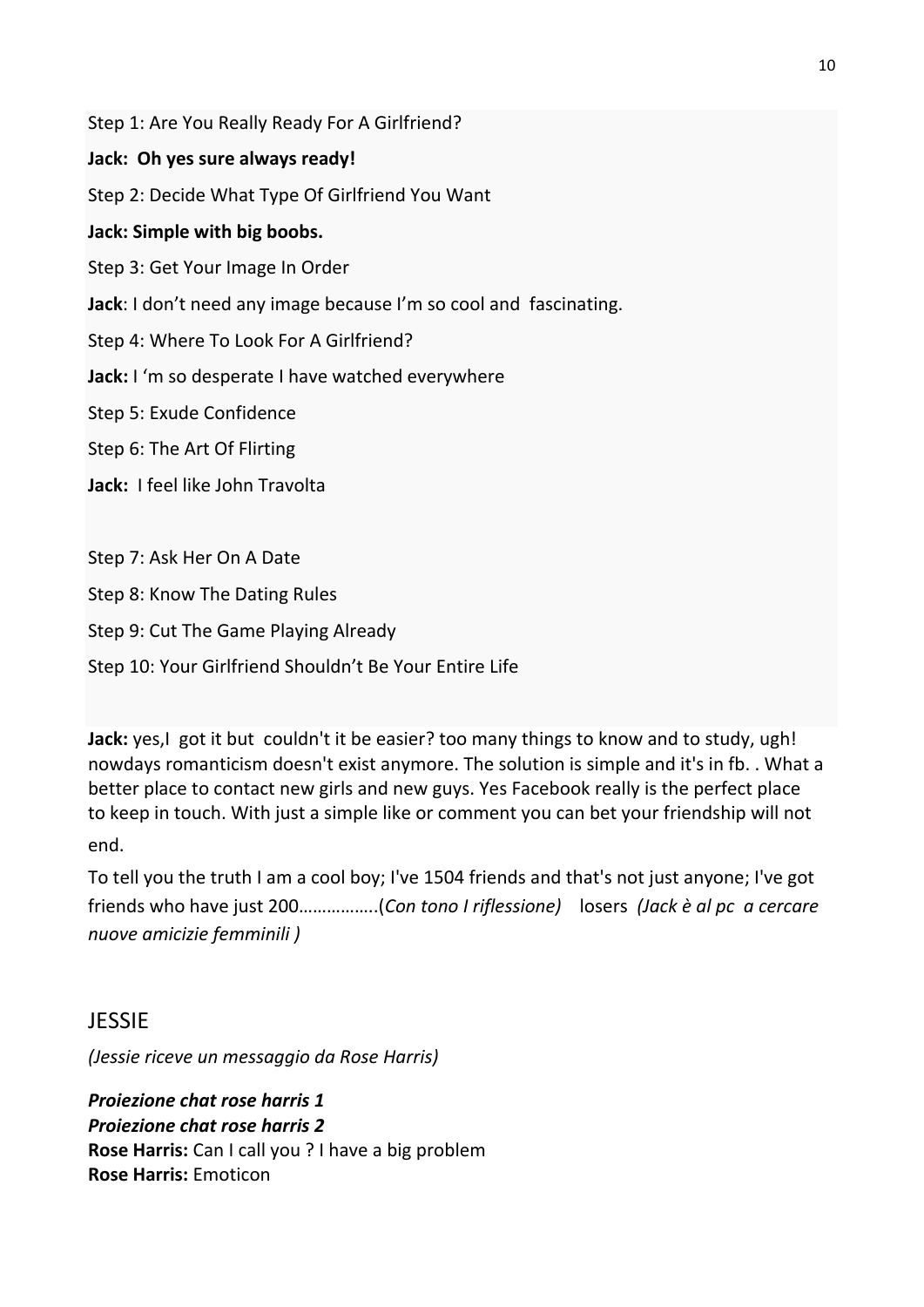**Jessie:** OK. you can call me even if last time your own big problem was to watch " sexy and city" or " x - factor"

# JACK

## *Proiezione amica fb 1*

Jack: Interesting but I'm looking for something different but meanwhile I'm asking for your friendship.

## *Proiezione amica fb 2*

**Jack:** you are kindly unique and I want to ask for your friendship.

## *Proiezione amica fb 3*

**Jack:** red passion and friendship recall

#### *Proiezione amica f b 4*

**Jack:** Oh my God. Milf is riding a horse but I don't want her friendship.

## *Proiezione amica f b 5*

Jack: Princess, why are you using photoshop? Requested friendship

## **JESSIE**

#### *Proiezione Video chat Rose*

**Rose:** Jessi (crying)

**Jessie:** What's happening?

**Rose:** Mark has left me to be with Sarah.

**Jessie:** I am sorry I told you he flirts all the time

**Rose:** I've seen her profile and I think she's a very easy girl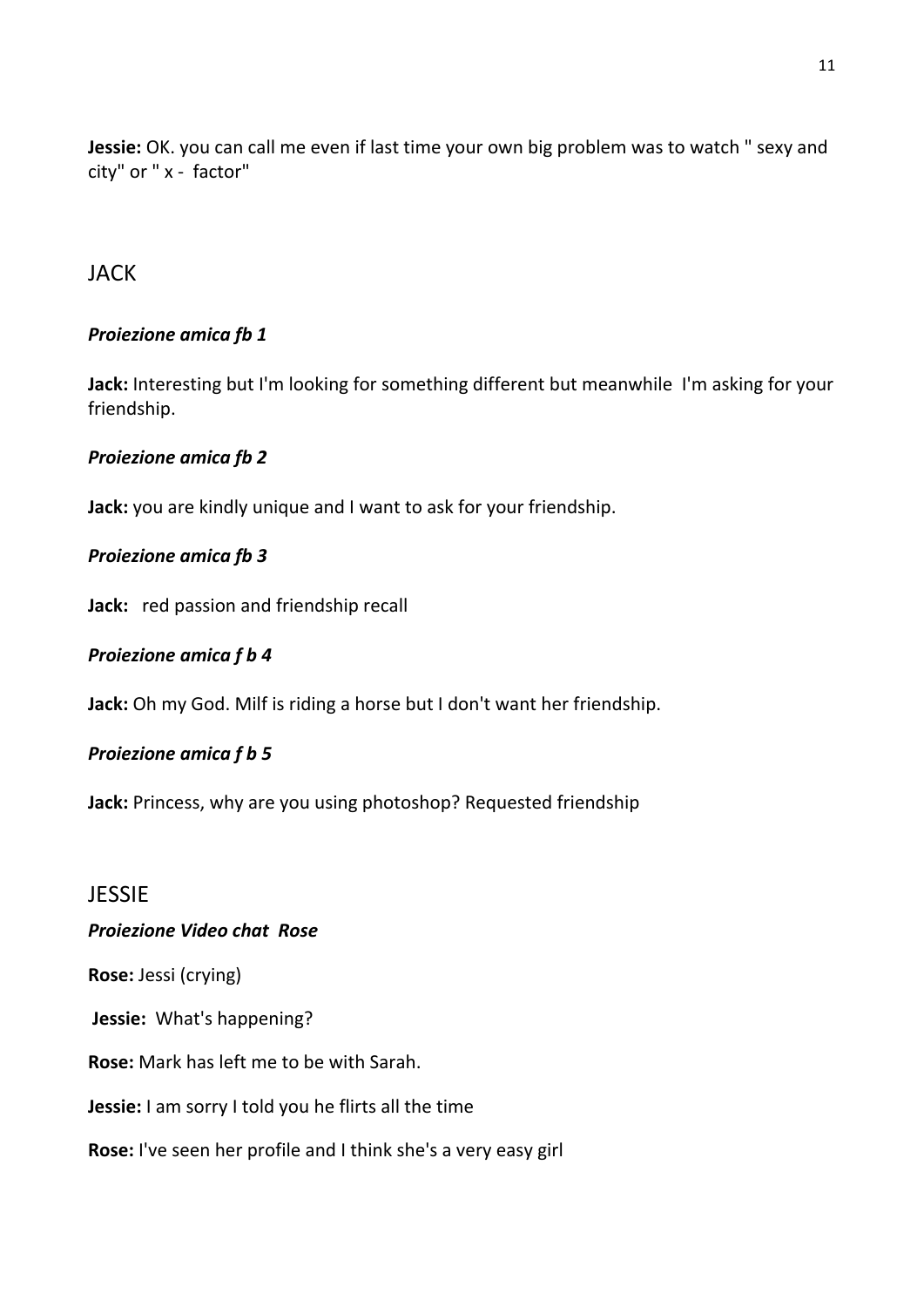**Jessie:**:ok. Don't think about it. There's Albe The spa massage therapist

**Rose:** ahhhh!Albert yeah sure The health club…….cool

Jessie: Fill out a friend request. Hurry up!!!!!!

**Rose:** :. Thanks; you are a real friend. Ily (I love you)

J: I love you too

*Jessie (Lei accetta l'amicizia a jack) Suono tasto singolo* 

JACK

#### *Proiezione video richiesta accettata*

**Jack:** Finally she accepted my request. *(Jack fa un urlo di gioia ed inizia a cantare e ballare la canzone)* 

# *Musica Pine apple pen*

PPAP I have a pen I have an apple oh… apple pen I have a pen I have pineapple oh… pineapple pen Apple pen Pineapple pen oh. Pen pineapple apple pen Pen pineapple apple p *Buio* 

**JESSIE**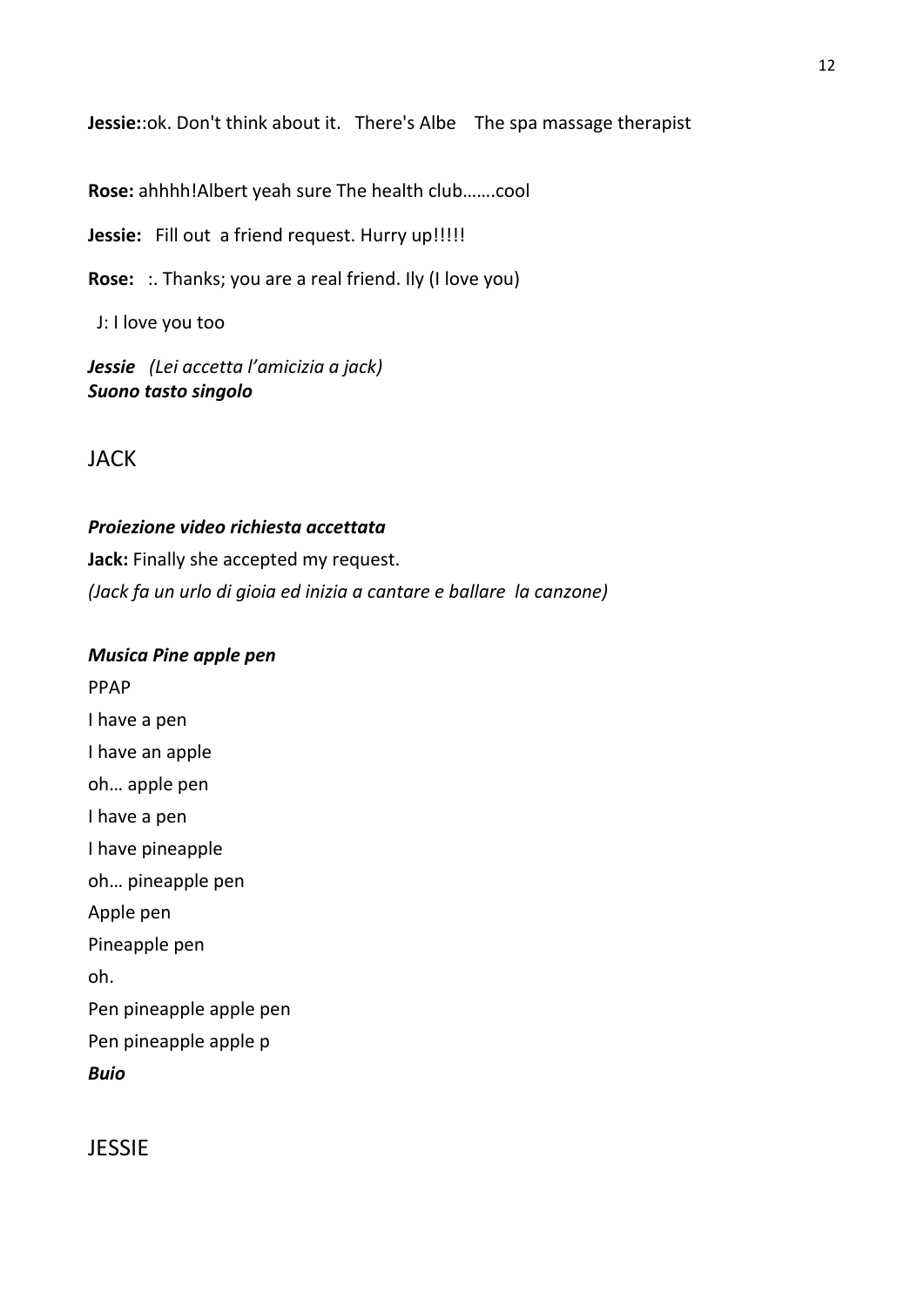## *Proiezione video chiamata dell'amico Bill*

**Bill:** hello my love **Jessie**: love to....? **Bill** sorry, but weren't we together? **Jessie**:Bill I've already explaned to you a thousand times we aren't engaged at all **Bill** why not? you kissed me and you said:" I love you **Jessie**: I was just talking about the movie **Bill** and the kiss? **Jessie**: : it was nice but it's over. **Bill** : I have changed my fb profile I write down engaged on fb *( Jessie chiude la video chiamata)* 

**Jessie**: I am sorry, I haven't

JACK

# *Telefonata madre di Jack*

**Mom:** Jack...Jack,Jack

**Jack:** Yes mom.

**Mom:** I don't know if you have realized you have been at home all week end long and you're still alone.

**Jack:** it isn't true mom. that's how the world works.. you know, now I....I.....now..I have 1505 ( one thousand five hundred and five) friends on fb.

**Mom:** 1505 friends and where are they? lately the only thing you have done is to stand alone.

**Jack:** Mom I'm busy now, I have to do an important thing **please leave me alone Mom:** Jack you are alone

## *Proiezione video friends day*

*( Jack dopo il rimprovero della madre sale su tavolo e si rincuora all'idea di avere tanti amici su fb )* 

Jack: Wonderful today it's my friendsday,

all my friends are here with me, forever. No matter who we never met,

because we are still friends.

We are in touch, every single day, we are in chat cause we exchange like.

We say happy birthday before the others remember us. Your friends make who you are . You are all with me in my laptop and smartphone.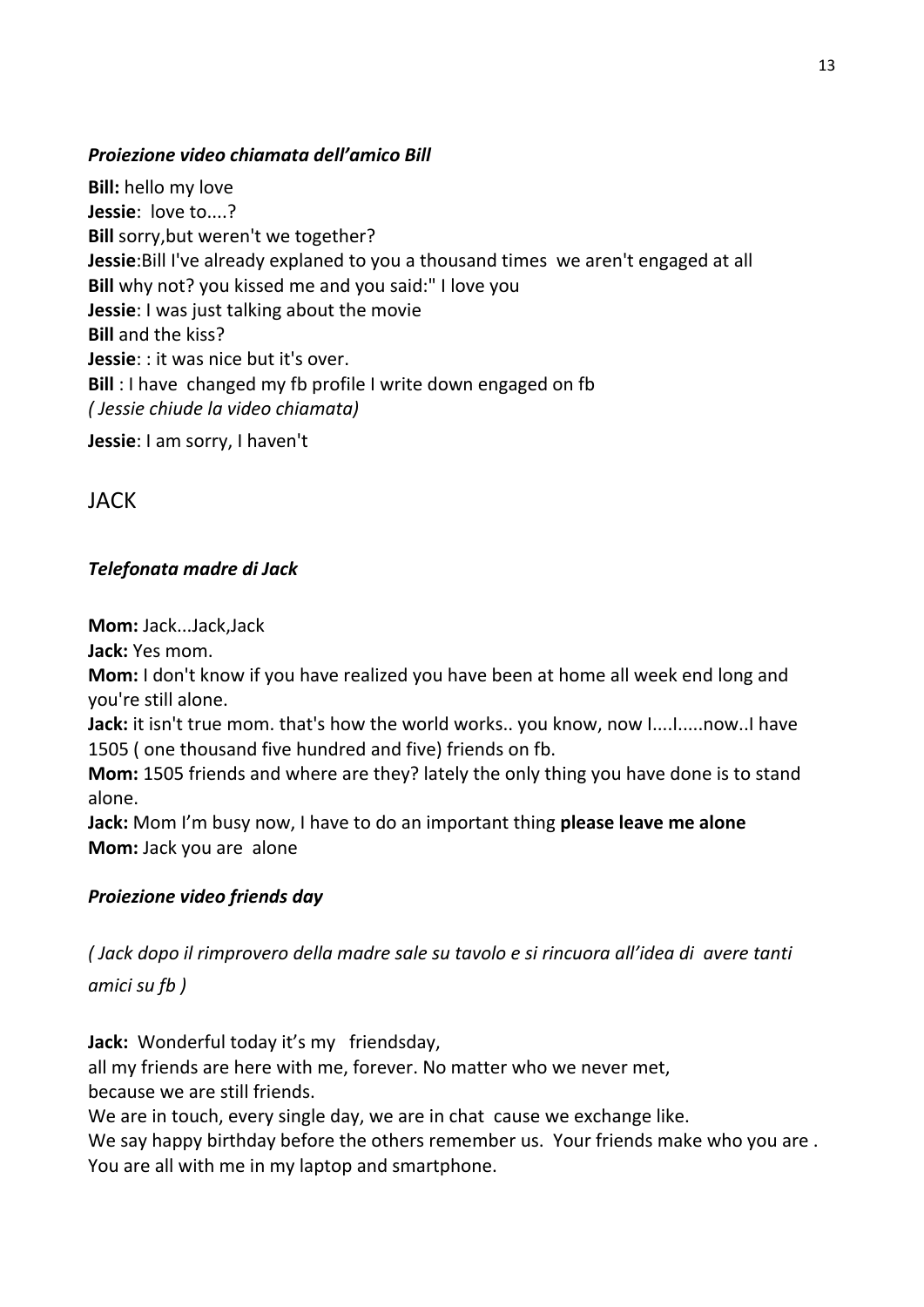My mother was wrong when she told me that I was completely alone.Thanks a lot facebook to make my dreams coming true.

#### **JESSIE**

*Proiezione chat 1 Mark Evans Proiezione Chat 2 Mark evans*  **Mike Evans:** But why don't you answer me? **Mike Evans:** Emoticon

Jessie: My dear follower, I have no time to waste... you see if I wanted to answer everyone asks me a fb friend request, I'd hire an assistant because of the great number.

*Proiezione video hashtag* 

 *( Jessie seduta al suo pc pesca un video che genera hashtag mostrandone interesse* 

**V Jessie:** Yes Hashtag………… **#liked #fashion #enjoy #bepositive #instalove #likeme #photooftheday** No, I've used them several times

*(Jessie riceve un messaggio da Bill walker)* 

*Proiezione chat Bill walker 3 Proiezione chat bill walker 4*  **Bill Walker:** Did I do anything wrong? **Bill Walker:** Emoticon

**Jessie:** Yes, because you always write me in wrong moments and, my dear, I've more important things to do I have bigger fish to fry

JESSIE&JACK

**Jack:** *Emoticon 27* 

*Jessie: Emoticon 15* 

**Jack:** *Emoticon 29* 

*Jessie: Emoticon 30*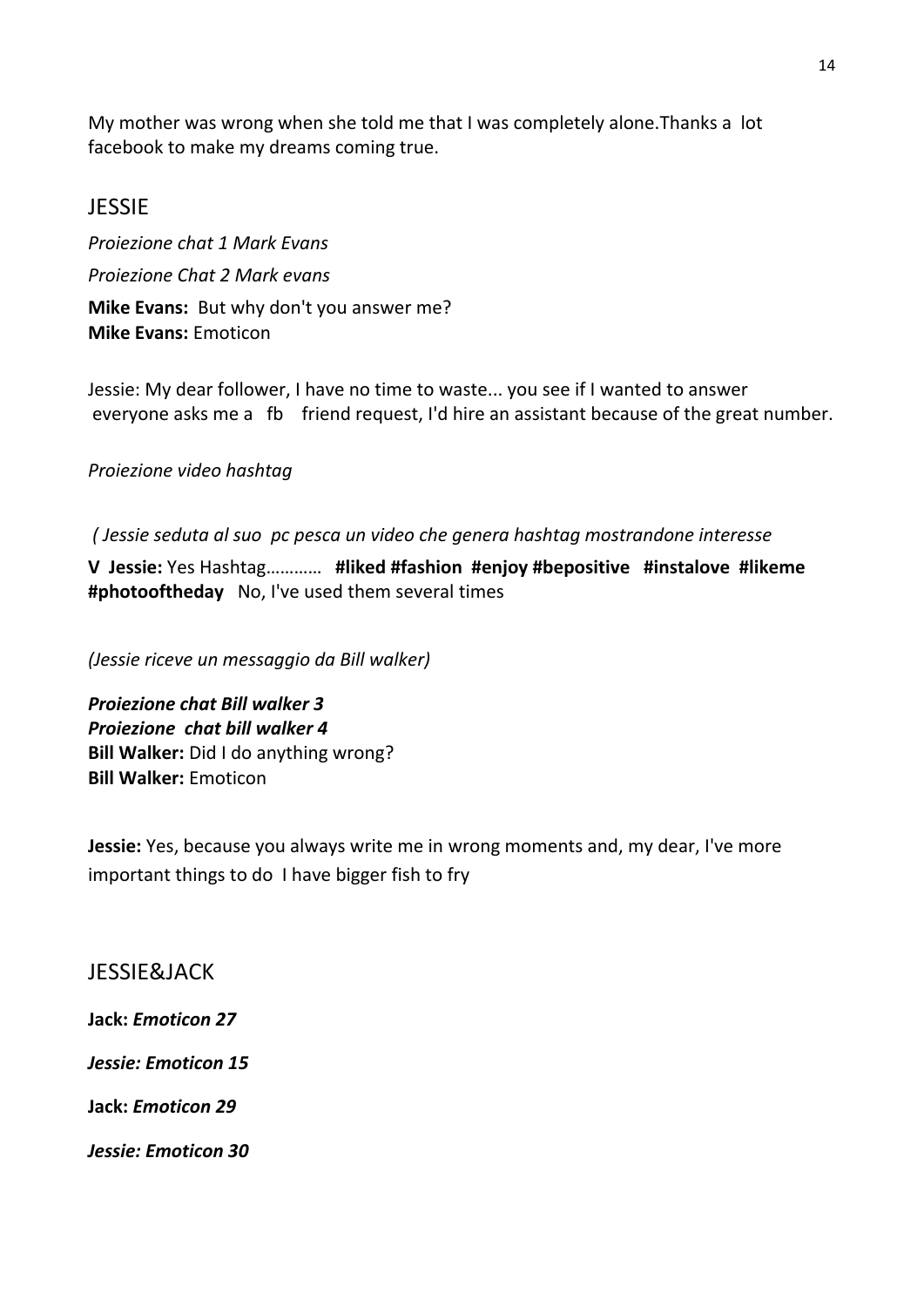**Jack:** hallo **C1 Jessie:** hallo, do we know each other? **C2 Jack:** No, I think we don't! Is that a problem? **C3 Jessie:** No it isn't **C4 Jack:** Finally the 1505th friend **C5 Jessie:** Oh my God. You have only 1505 friends? I've got 4828 plus 72 ( and ) I've run out of my profile **C6 Jack:** To tell you the truth I had many more but I did some cleanup **C7**

#### *Jack:* To *Emoticon 17 Jessie: Emoticon 20*

**Jack:** Gr8 ( great) . What are you doing now? C8 **Jessie:** I'm getting bored too much. I must go to a party but I'm not sure because there are a lot of losers C9

## *Jack Emoticon 13*

**Jack:** Can I make you a question? C10 **Jessie:** Tell me C11 **Jack:** Are you engaged? C12 **Jessie:** don't you have another one? **C13 Jack:** about what? **C14** 

#### *Jack: Emoticon 4*

**Jessie:** Question **C15 Jack:** oh yes, sorry **C16**

*Jack: Emoticon 24 Jessie: Emoticon 17* 

**Jack:** : Well, no, the problem is that looking at your profile you are really..... **C17**

#### *Jack: Emoticon5*

**Jessie:** Oh thanks **C18**

#### *Jessie : Emoticon7*

**Jessie:** I could say I'm not engaged, I haven't got a boyfriend **C19** 

#### *Musica Bombastic*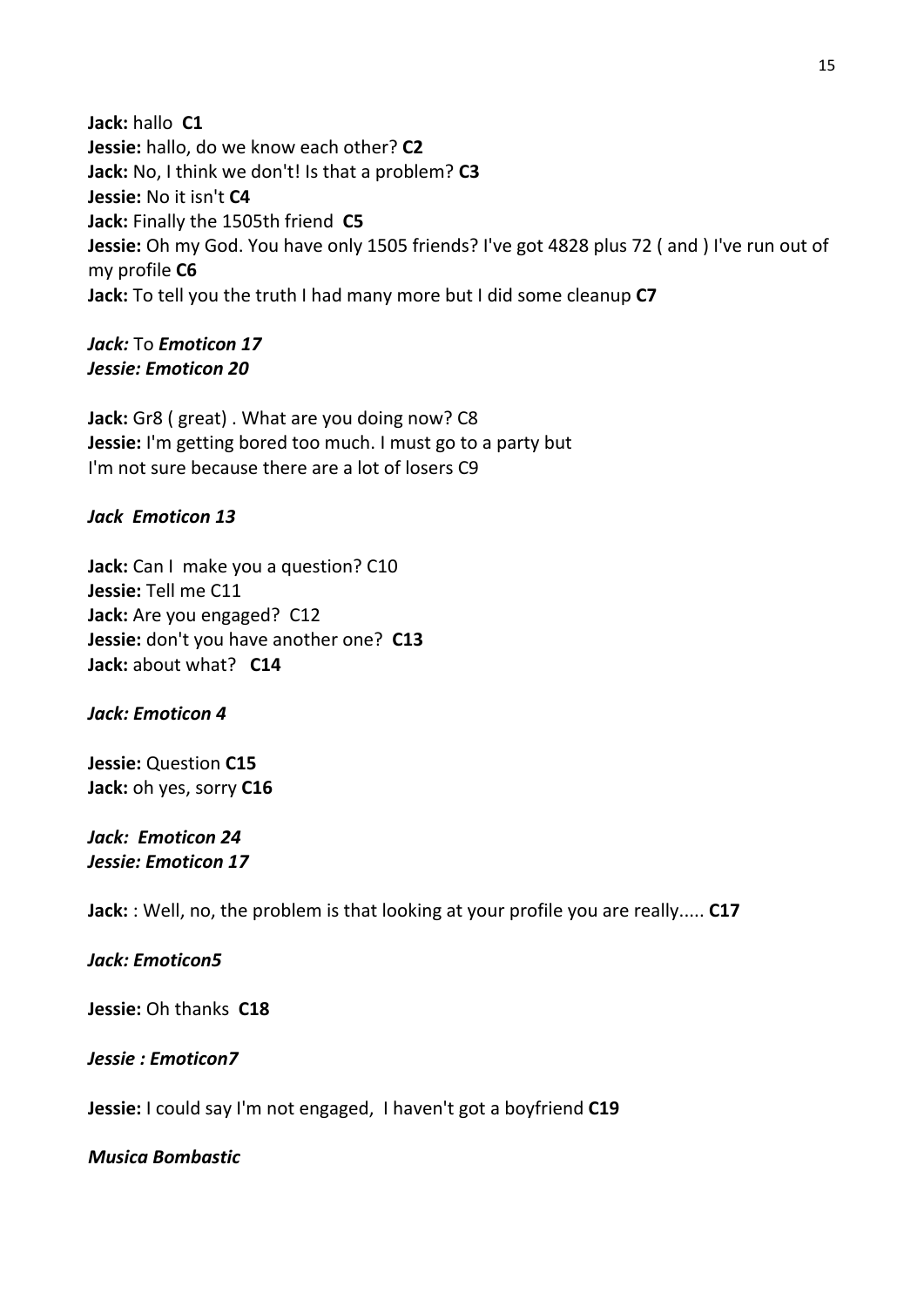**Jessie:** Jack....Jack.....**C20**

*Jessie: Emoticon 3 Jessie: Emoticon 9* 

**Jack:** I'm here **C21 Jessie:** Have you already made the daily selfie ? **C22 Jack:** No, why? Do you make a selfie a day? **C23 Jessie:** yes, at least three **C24 Jack:** Really? **C25 Jessie:** yes....let's have a competition in order to know who will have more likes ! **C26 Jack:** Ok **C27 Jessie:** : I have to leave you now! **C28 Jack:** No, come on **C29 Jessie:** : Bye **C30 Jack:** : No **C31 Jessie:** Yes **C32 Jack:** No, she's going away....... I'll answer you no more **C33 Jessie:** bye bye **C34**

*Jack: Emoticon 16* 

## **JESSIE**

#### *Proiezione foto party di Kelly*

**Jessie:** Oh well, everyone is here...but wait, wait, Tom isn't here and above all Deborah; I knew it. I hate her.... Bitch……..she is a bad girl ,………….. I'll block her on Fb

#### *Suono tasto singolo Proiezione video chiamata Grandma*

**Grandma:** Hello Jessie. It's you there? Hei Jessie **Jessie**: Granny. How long have you had whatup? **Grandma:** I don't know how to use it. You have to show me? **Jessie**: yes,sure granny. But not now. I am studying. **Grandma:** I sent you my fb friend request. Why didn't you accept it? **Jessie**: : are you on fb, too?!!!! **Grandma:** Yes,I am and I posted your photos as a child....you were so sweety. **Jessie**: No granny I was very ugly then. I pray you, take them off (from fb superfluo) **Grandma:**: I can't I still have 10 likes.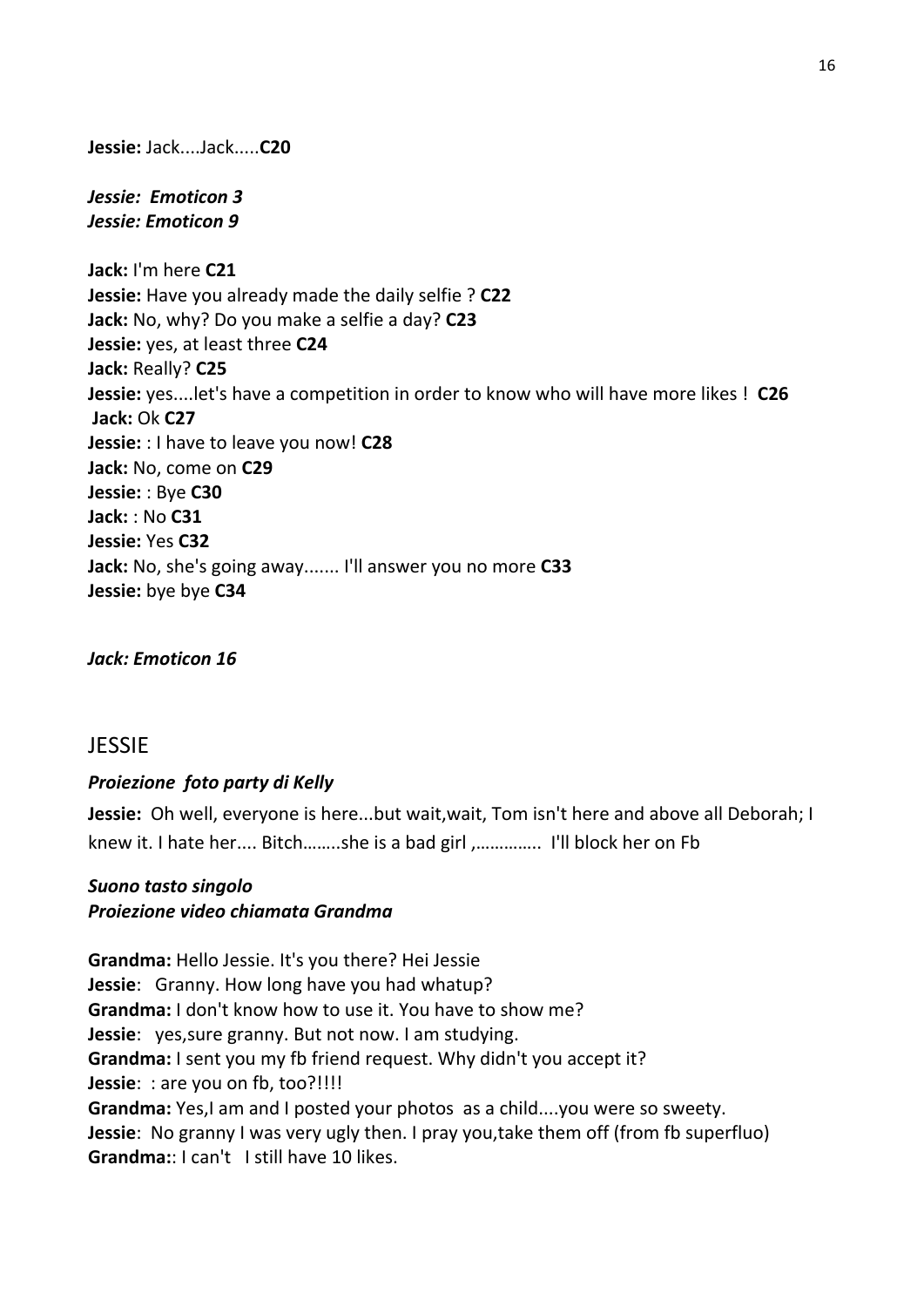**Jessie**: ok…… ok see you soon bye .

*Proiezione chat 1 kelly Williams Proiezione chat 2 Kelly Williams*  **Kelly Williams:** Why didn't you come to the party? It was gr8 **Kelly Williams:** Emoticon

**Jessie:** Why haven't I gone to the party? simple, because if I meet the whorey Debora I'll change her hair color because I'm so pissed off…….And now selfie time

## *Proiezione video Selfie lei*

**Jessie:** Sometimes we fight like cats and dogs But here we are giving it our all So many years in the making, but then forsaking, and forgetting Even for a moment, I am not betting on our demise I can see the future in your eyes I see the presence, ironic surprise When you go counter and I clockwise Thru the world's pain and all the lies We will grow a garden every time And if I harden, will you remind Me of the softness, I had in my prime If I seek will you help me find, and when I freak won't you be kind Know there's sometimes demons in the mind What can I say, it's hard being an interdimensional bride I'm the Venus your Mars I'm the healing for your scars I'm the nighttime for your stars You don't have to look so far Watering the family tree Ever after happily If the Earth falls to the sea In your arms is where I'll be

## **JACK**

## *Proiezione video chiamata Chriss*

**Chriss:** Jack **Jack:** Chriss*, ( piccolissima pausa )* tell me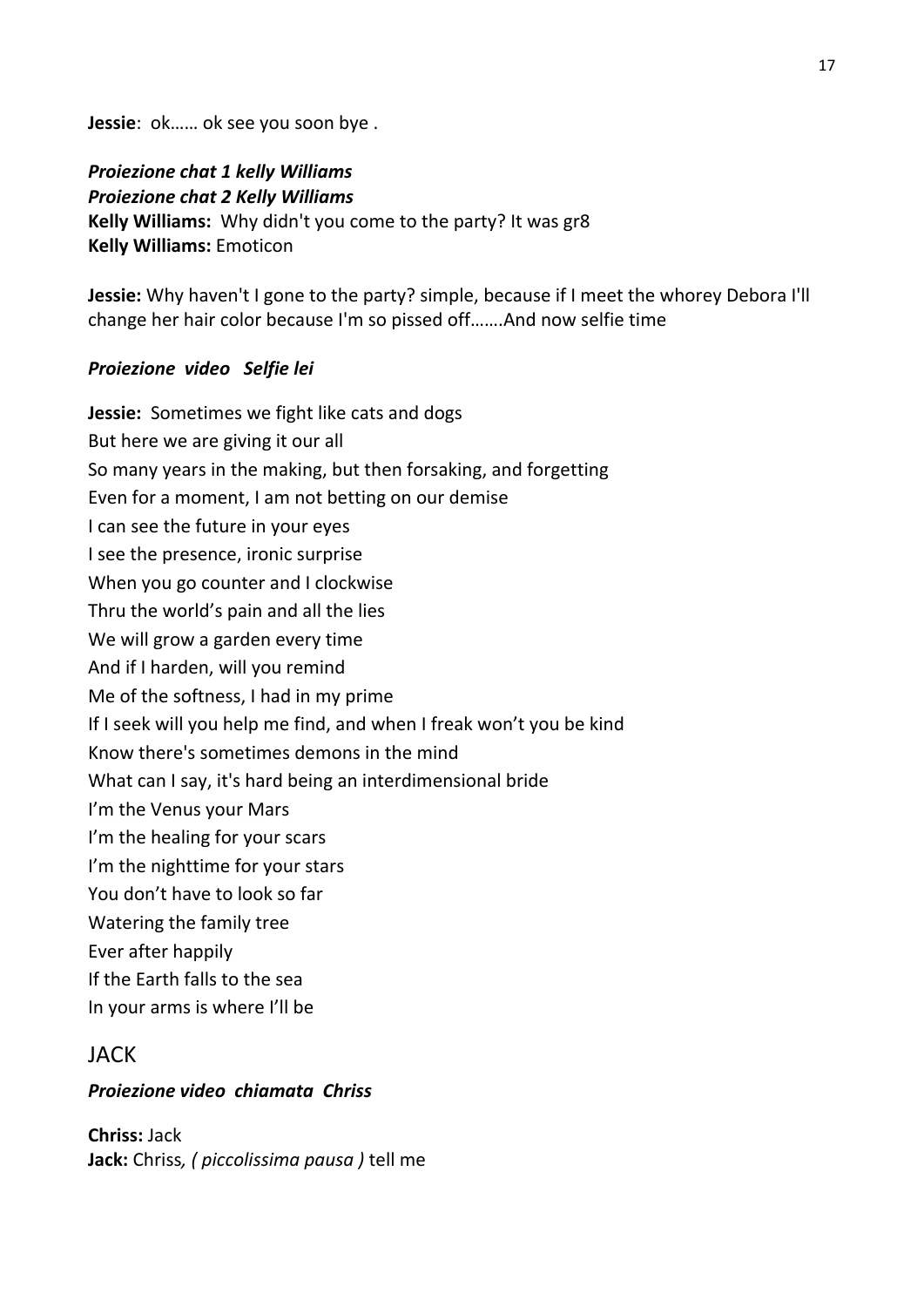**Chriss:** Fuck, I sent you a video and you didn't shit me; you are online and you aren't answering my messages and whatsapp **Jack.** here....I'm I was very busy **Chriss:** Are you playing GTA? **Jack:** I'm courting a girl but I can say you nothing more. I'm sorry. **Chriss:** ah, yes **Chriss:** Her name? **Jack:** Sorry……Top secret

## **Proiezione chat Steven Thompson 1 Steven Thompson:** It seems to me that Freddie is with his dog per Jack

**Jack:** I don't care cause now it's my Selfie time

*(Jack si prepara per il suo selfie)* 

*Proiezione video Selfie lui* 

When I walk on by, girls be looking like damn he fly I pimp to the beat, Walking on the street with in my new lafreak, yeah This is how I roll, animal print, pants out control, It's redfoo with the big Afro It's like Bruce Lee rock at the club

Girl look at that body Girl look at that body Girl look at that body

I work out

Girl look at that body Girl look at that body Girl look at that body I work out When I walk in the spot, this is what I see Everybody stops and they staring at me I got passion in my pants And I ain't afraid to show it (show it, show it, show it) I'm sexy and I know it I'm sexy and I know it

**JESSIE**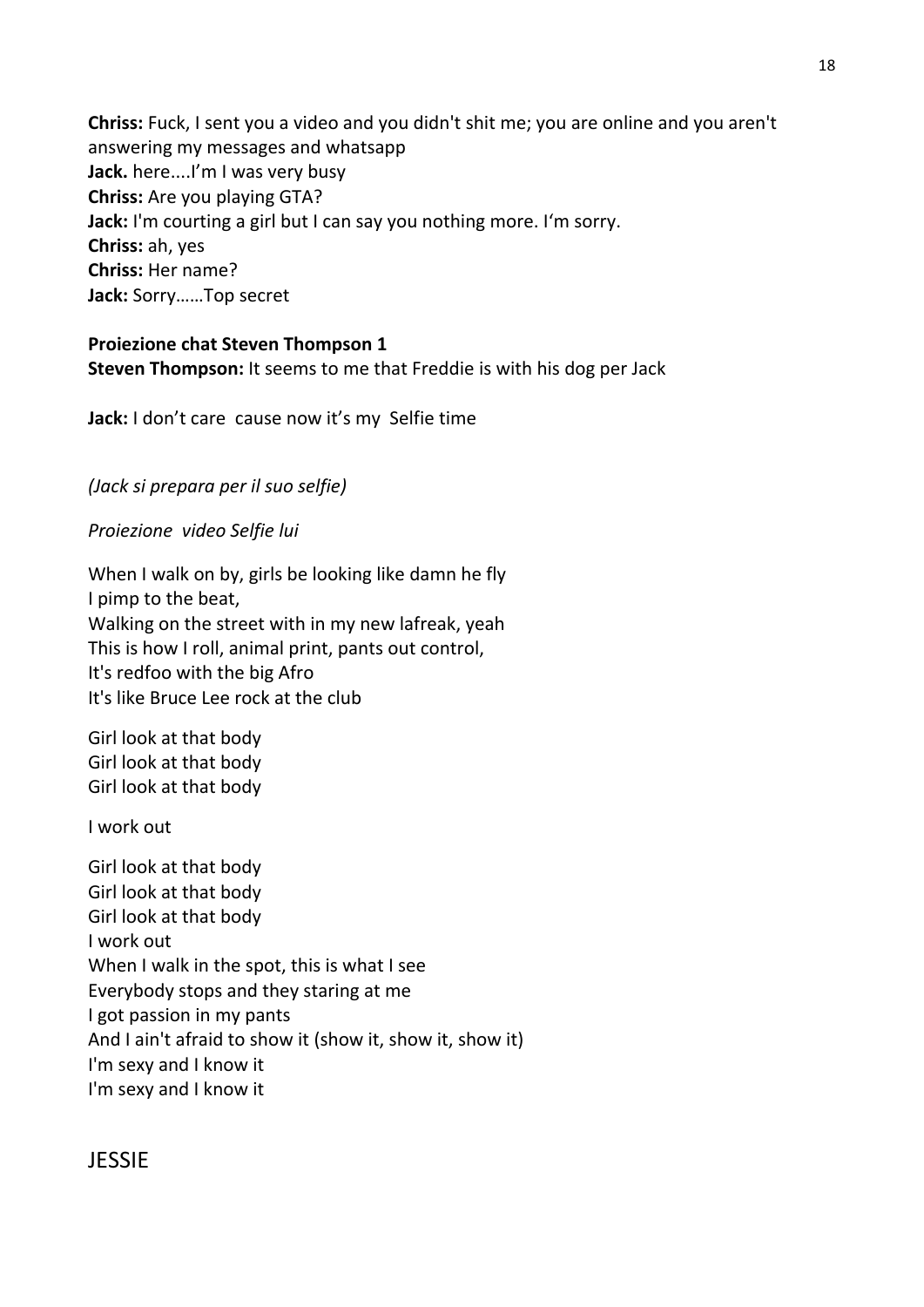*(Jessie prova a chattare con Jack ma lui non risponde. Canta la Social Song)* 

*Proiezione emoticon* 

*Jessie:15 Jessie: 17 Jessie: 22 Jessie: 10* 

# **JACK**

*Proiezione chat 1 Samantha davis Proiezione chat 2 Samanta davis*  **Samanta Davis:** Do you think Steven betrays me with girl named Jessie ? **Samanta Davis:** Emoticon

**Jack:** Don't worry my dear because I 've been skilled to steal him the loot but I could never write you such a thing

# **JESSIE**

Jessie I would like to know why he does not answer, and yet he was on line just three minutes ago.

## *Musica social Song*

Youtube, Twitter, Facebook too I feel I'm getting closer to you we used to be strangers but now that's not true because I read and hear all about you

It does not matter if you don't reply I know we're friends now, that's no lie You always say good morning, hello and bye I know where you go, how you feel, and why.

## *Proiezione video gara Fb 2*

# JACK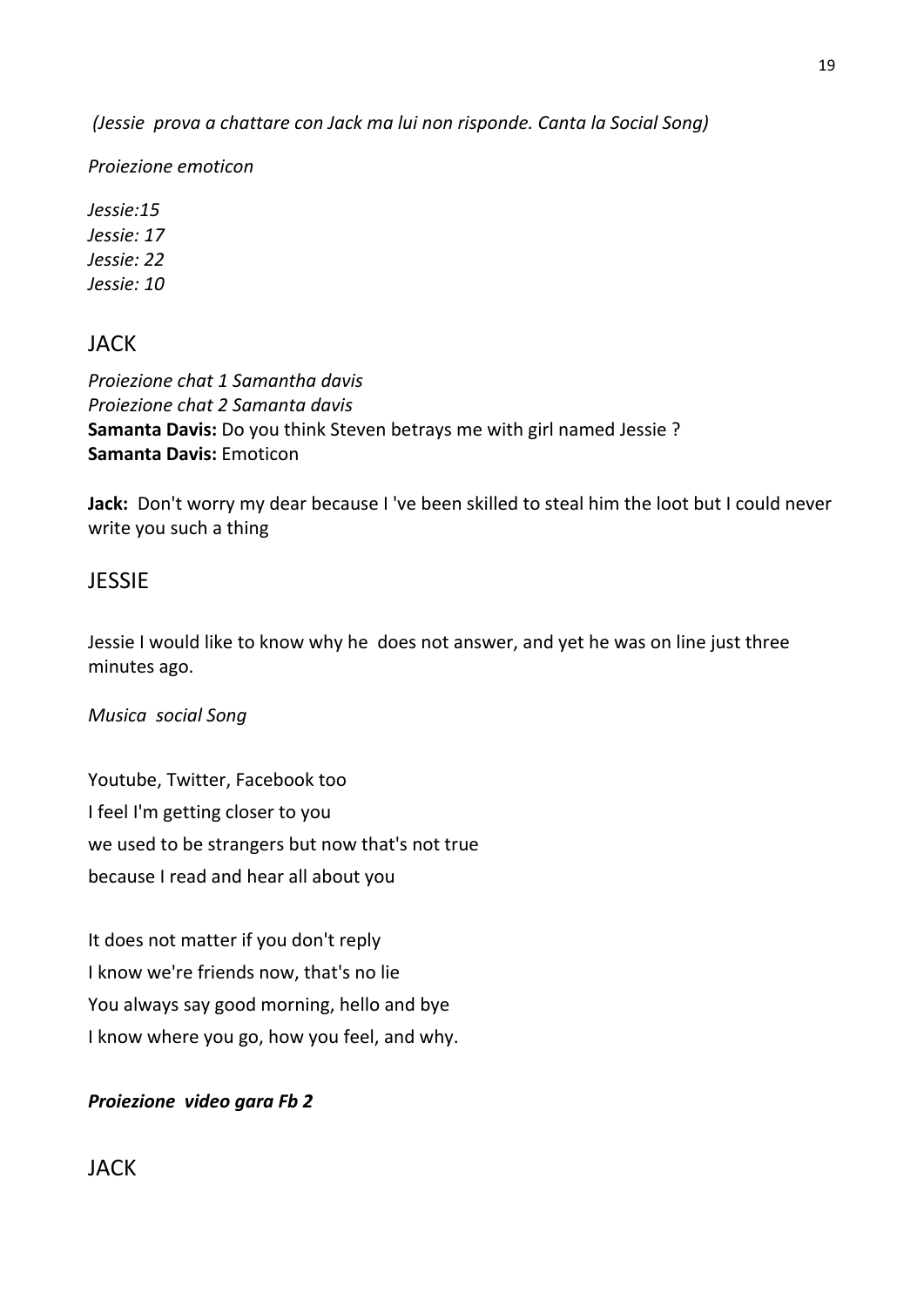#### *Proiezione video Oh my lord*

Oh my Lord ,Oh my Lord Oh mylord

# JESSIE&JACK

**Jack:** Hey Jessie were you looking for me?**CC1**  *Suono knocking* 

**Jessie:** Yes Jack but I have to leave you just a moment **CC2 Jack:** What ? **CC3 Jessie:** Somebody is knocking at door **CC4 Jack:** Don't open maybe is a thief **CC5 Jessie :**I think it's the police as they are knocking. **CC6**

*(Jessie va ad aprire la porta ma nel frattempo riceve anche una chiamata dalla stessa persona che sta bussando. E' l'amica Deborah che si scatena )* 

# *Musica You blocked me on fb*

*(Guardando il telfono)* 

**Jessie : Fuck………..No Deborah is here** Deborah *( Dopo aver ricevuto uno schiaffo )* Oh god she hurts me

## JACK

*Proiezione chat Chriss Smith 4 Proiezione Chat Chriss Smith 5*  **Chriss Smith:** Jack, tell me the name of the girl you are courting **Chriss Smith:** Emoticon

#### *Proiezione chat Jack Emoticon 28*

**Jack:** I never tell you that otherwise you will act like when I showed you where the girl I liked was living; you rent a room in the same building to meet her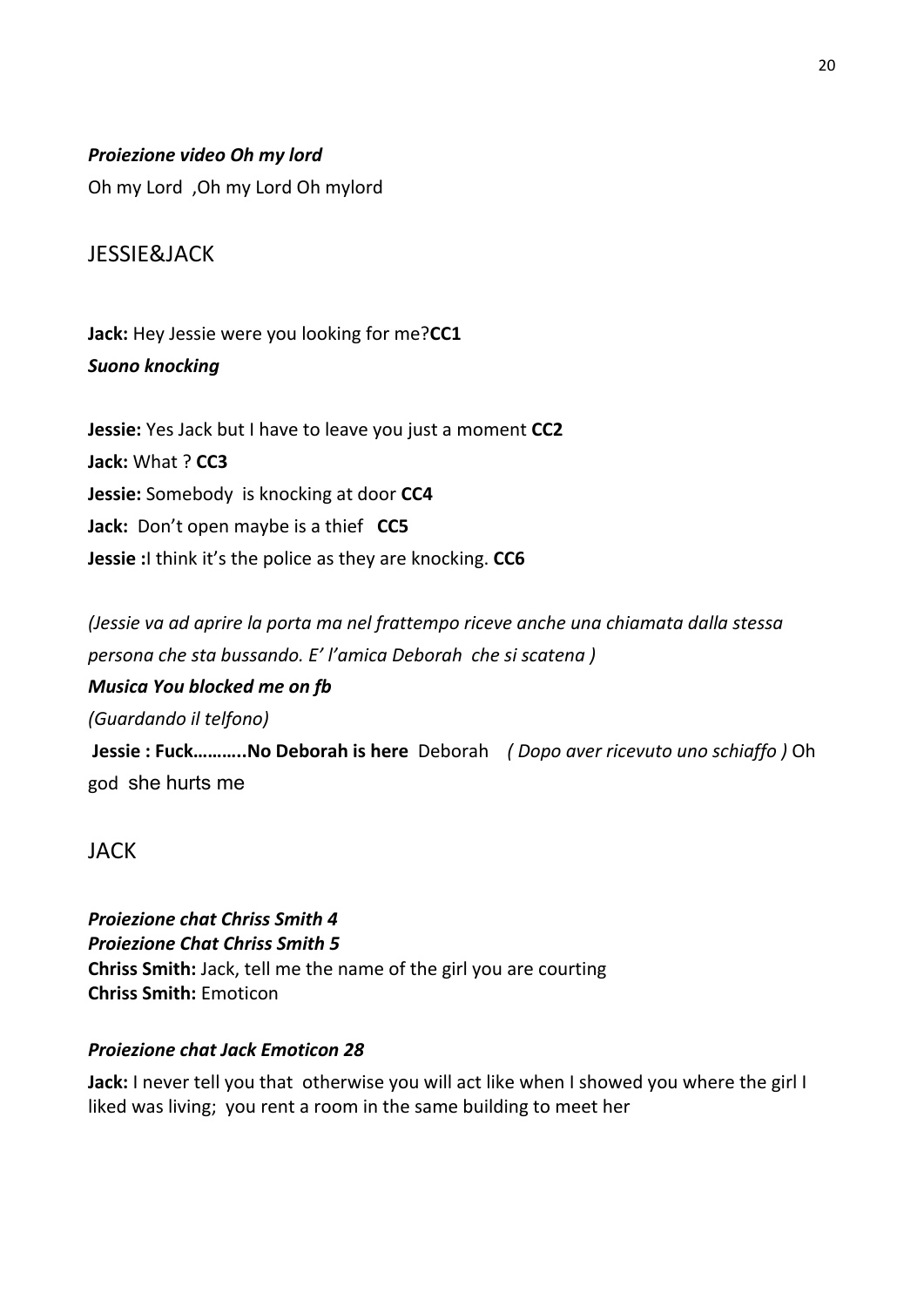## JESSIE&JACK

#### *Proiezione chat 3*

**Jack:** Is everything ok ? **CCC1 Jessie:** Yes every thing ok she hurt me;**CCC2 Jack:** But who was at the door? ? **CC3 Jessie:** My neighbour **CCC4 Jack** : Do you know Quizz app **CCC5 Jessie:** What is it? like Pokemon? **CCC6 Jack:** No ,no. It's a very cool new app **CCC7 Jessie:** Is it a game? **CCC8 Jack:** would you like to have a game? ( **CCC9 Jessie: Yes CCC10 Jack :** Ok let's have a game and know who will be the winner **CCC11**

*(Jessie e Jack giocano con l'app insieme al pubblico)* 

# **QUIZAPP TIME**

#### *Proiezione video Finale*

**Jack:** Hello **Jessie:** Hello **Jack:** How are you? **Jessie:** I'm ok **Jack:** Where are you? **Jessie:** I'm here in the train. I'm close to you **Jack:** I'm on the bus. I'm coming **Jessie:** Finally it's time to meet you. That's only for a while and we'll meet **Jessie:** : Yea **Jack:** Are you excited? **Jessie:** : A bit **Jack:** And if then.....? **Jessie:** : then what? **Jack:** No nothing. It doesn't matter **Jessie:** : How many clouds in the sky. I'm just getting out of the underground. **Jack:** Please when you arrive send me your position. **Jessie:** : Ok **Jack:** everything is so strange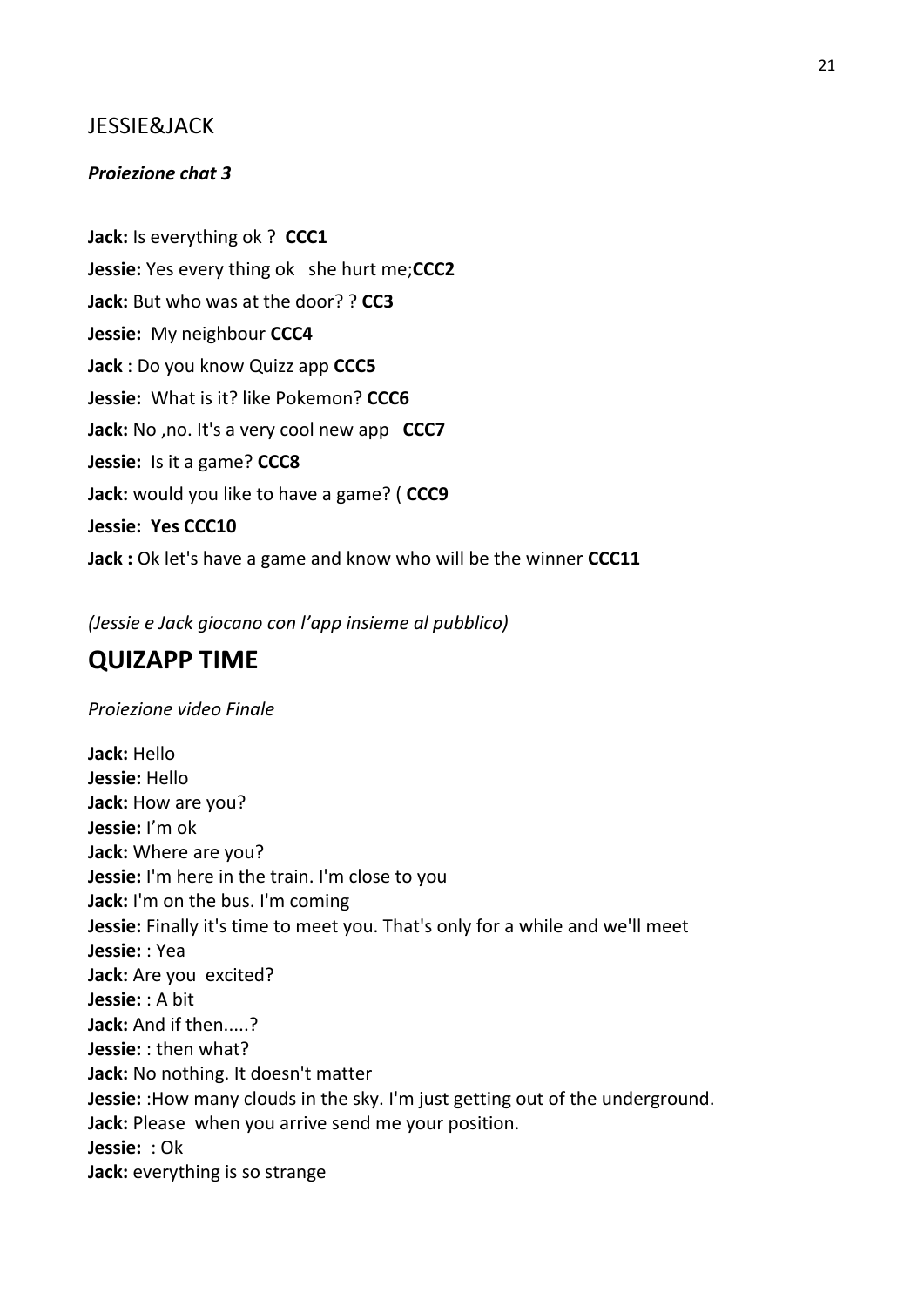**Jessie:** : here I am. **Jack:** I can see you **Jessie:** I'm only a few steps away from you. take a seat **Jack:** I've just sat down **Jessie:** What a beautiful place it is **Jack:** can I ask you a thing? **Jessie:** Tell me **Jack:** Would you like to be my girlfriend? **Jessie:** yes, I would but you have to change your relationship on your fb profile **Jack:** that's to say? **Jessie:** my darling; you aren't single. ( piccola pausa )no more. Now…………. you are engaged. **Jack:** Ciao

*( Batteria si scarica, follia, )* 

 *(Jack arriva in scena con una candela che appoggerà sul tavolo alla sua sinistra. Si siede, caccia dalla tasca una busta e l'appoggia sul tavolo, la guarda e ne tira fuori il foglio bianco. Sfila dalla sua tasca una penna ed inizia a scrivere)* 

**Jack:** Dear Jessie , I hope you can feel what I am living now. You have spent so much time publishing our own wrong profiles, but the truth is that we don't know each other at all…..

Well you only need the light when its burning low Only miss the sun when it starts to snow Only know you love her when you let her go

Only know you've been high when you're feeling low Only hate the road when you're missing home Only know you love her when you let her go And you let her go

And I will never let you go Cause I love you Your Jack

**Reflections** 

Do you think technology could replace a human contact?